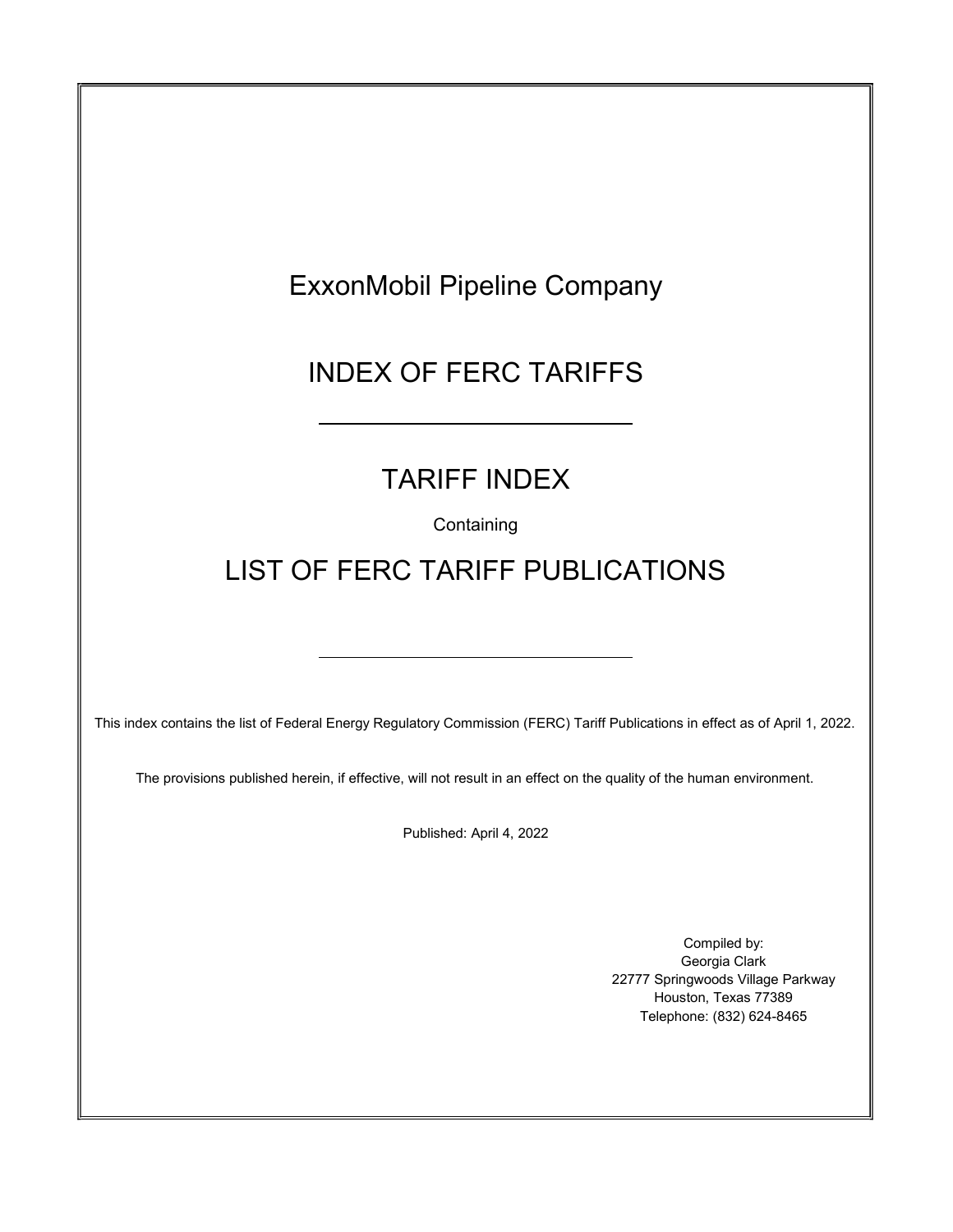| <b>CRUDE PETROLEUM</b> |                  |                                                         |                                                  |  |
|------------------------|------------------|---------------------------------------------------------|--------------------------------------------------|--|
| <b>FERC</b>            |                  |                                                         |                                                  |  |
| <b>Number</b>          |                  |                                                         |                                                  |  |
| and                    |                  |                                                         |                                                  |  |
| <b>Reissues</b>        |                  |                                                         |                                                  |  |
| <b>Thereof</b>         | <b>Issued By</b> | <b>Applies From</b>                                     | <b>Applies To</b>                                |  |
| 2.4.0                  | ExxonMobil       | Cowboy Station Loving, NM                               | Wink Terminal Wink, TX                           |  |
|                        |                  |                                                         |                                                  |  |
| 383.14.0               | ExxonMobil       | South Marsh Island (LA Offshore)                        | Caillou Island, LA                               |  |
|                        |                  | Eugene Island Area                                      | Caillou Island, LA                               |  |
|                        |                  | Ship Shoal Area                                         | Caillou Island, LA                               |  |
|                        |                  | South Pelto Area                                        | Caillou Island, LA                               |  |
|                        |                  |                                                         |                                                  |  |
| 387.14.0               | ExxonMobil       | Moore Road Junction, TX                                 | Baytown, TX                                      |  |
|                        |                  |                                                         |                                                  |  |
| 389.25.0               | ExxonMobil       | Raceland, LA                                            | Anchorage, LA                                    |  |
|                        |                  | St. James, LA                                           | Anchorage, LA                                    |  |
|                        |                  |                                                         |                                                  |  |
| 390.19.2               | ExxonMobil       | Edgar, MT                                               | Billings/Laurel, MT                              |  |
|                        |                  | Laurel, MT                                              | Billings, MT                                     |  |
|                        |                  | Silvertip, MT                                           | Billings / Laurel, MT                            |  |
|                        |                  |                                                         |                                                  |  |
| 400.2.0                | ExxonMobil       | Garden Banks / Block 668 (Offshore)                     | Seaway Pipeline, Jones Creek Station, TX         |  |
|                        |                  | East Breaks / Block 994 (Offshore)                      | Seaway Pipeline, Jones Creek Station, TX         |  |
|                        |                  |                                                         |                                                  |  |
| 401.10.0               | ExxonMobil       | Block 25, Alaminos Canyon                               | Seaway Pipeline, Jones Creek Station, TX         |  |
|                        |                  | Bryan Mound, TX                                         | Seaway Pipeline, Jones Creek Station, TX         |  |
|                        |                  | Block 602 or 643 / East Breaks (Joint with Williams Oil |                                                  |  |
|                        |                  | Gathering, LLC)                                         | Seaway Pipeline, Jones Creek Station, TX         |  |
|                        |                  |                                                         |                                                  |  |
| 402.12.0               | ExxonMobil       | Prudhoe Bay, AK                                         | Valdez Marine Terminal, AK                       |  |
|                        |                  |                                                         |                                                  |  |
| 411.14.0               | ExxonMobil       | Seaway Pipeline, Jones Creek Station, TX                | Seaway Pipeline, Texas City Station, TX          |  |
|                        |                  |                                                         |                                                  |  |
|                        |                  |                                                         | DOE's Storage Facility, Bayou Choctaw, Iberville |  |
| 415.7.0                | ExxonMobil       | St. James, St. James Parish, LA                         | Parish, LA                                       |  |
|                        |                  | Bayou Choctaw, Iberville Parish, LA                     | St. James, St. James Parish, LA                  |  |